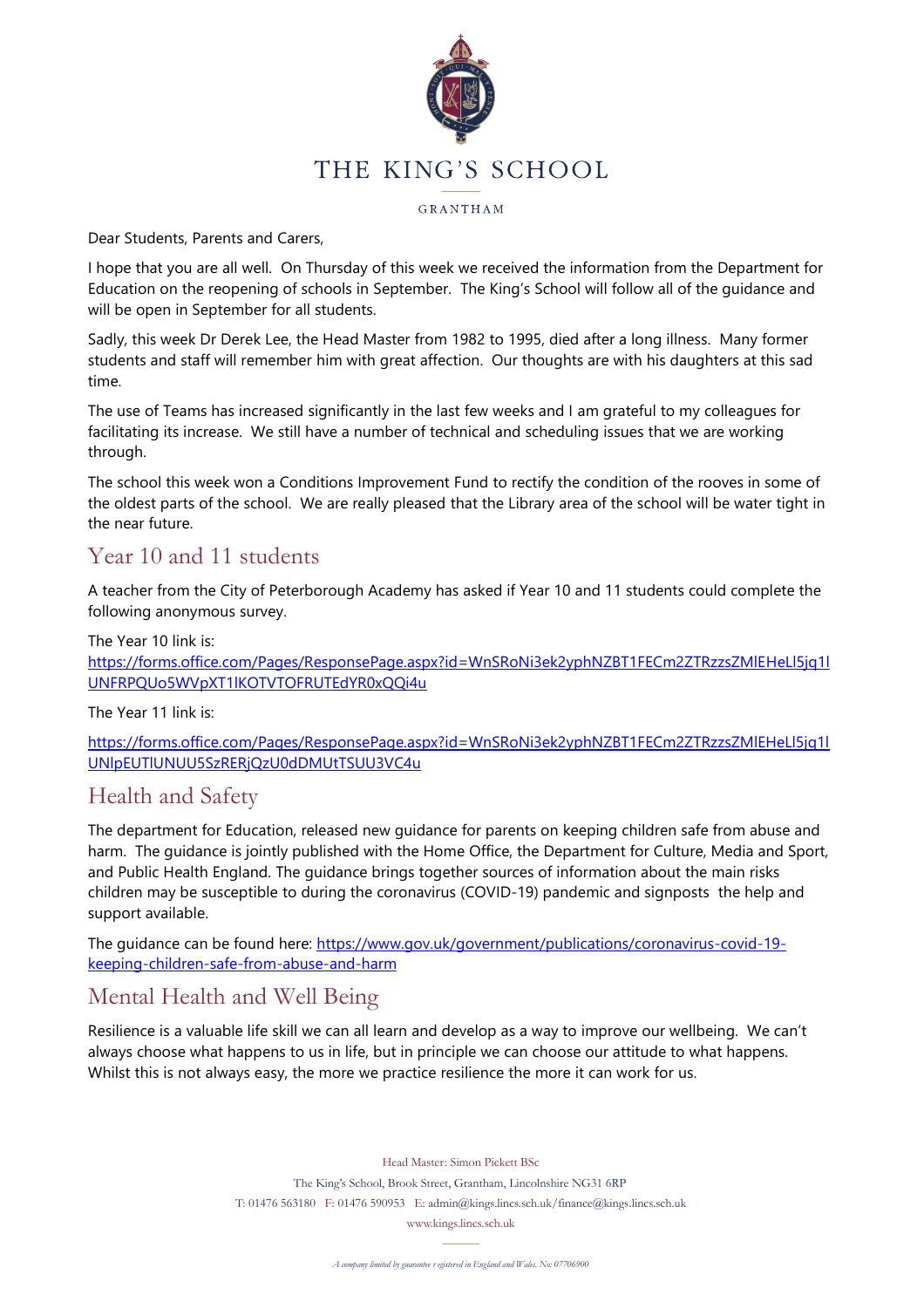

On FROG this week are some resources from Action for Happiness, including a calendar for July designed to help you build up your own resilience through this month, and a look at some of the other life skills you can learn to help improve your wellbeing and happiness.

Don't forget if you need any support from school for your child or yourself, please contact Mr Dixon [\(Justin.Dixon@kings.lincs.sch.uk\)](mailto:Justin.Dixon@kings.lincs.sch.uk) in the first instance and we can direct you to the right place.

The King's School is registered as a referral agency for Food Bank vouchers in Grantham. If you are in need of additional support in this area please get in touch through [admin@kings.lincs.sch.uk](mailto:admin@kings.lincs.sch.uk?subject=Food%20Bank)

I would encourage our Year 12 students to make the most of the wellbeing resources within the Know-How Guides on their Unifrog platform. Students can access excellent resources and practical advice on a range of topics including coping with anxiety, social media addiction, mindfulness and many more.

# Inspirational Speakers

The Speakers for Schools website is currently providing a significant number of online inspirational talks. "The Speakers for Schools Inspiration Programme provides a network of today's most inspiring figures across business, arts, politics and more donating their time to help inspire students to fuel their ambition".

Upcoming talks are available at:<https://www.speakersforschools.org/inspiration/vtalks/upcoming-vtalks/>

# Online Safety

ThinkUKnow has created a page to support parents and young people online. The site includes home activity packs with simple 15-minute activities to support children's understanding of online safety. There is also a parent support section for primary and secondary age children. Further information can be found at [https://www.thinkuknow.co.uk/parents/Support-tools/home-activity-worksheets.](https://www.thinkuknow.co.uk/parents/Support-tools/home-activity-worksheets)

# The King's Lockdown Cook Book

After talking with a number of our students, we've noticed that behind the scenes there's been a considerable amount of cooking going on. To celebrate our potential MasterChef finalists, we're hoping to produce a King's School Lockdown Cookbook. If you have managed to perfect that omelette or fine-tune your muffin recipe, then please email it to Mr Greenhalgh [Mark.greenhalgh@kings.lincs.sch.uk](mailto:Mark.greenhalgh@kings.lincs.sch.uk?subject=King) together with instructions and ideally a photograph of the finished item.

### Music Success

Flynn Campbelll in Year 7 is a member of the National Youth Boy's Choir. He has recently sung the solo in a recording of Stanford's Magnificat in G with St. Wulfram's Church Choir. You can listen to this wonderful performance at [https://soundcloud.com/tim-williams-117/stanford-magnificat-in-g-1](https://gbr01.safelinks.protection.outlook.com/?url=https%3A%2F%2Fsoundcloud.com%2Ftim-williams-117%2Fstanford-magnificat-in-g-1&data=02%7C01%7CJustin.Dixon%40kings.lincs.sch.uk%7Cf6232ad319144ac2ec3b08d81e8bf7e6%7Cd61f9e25f5d9419fb1e2d6470b594476%7C0%7C0%7C637292933792317044&sdata=GXJMCEEcj7%2F8X13SNdYOX1H6RUm2Ke4HnnVI7epGr%2Bk%3D&reserved=0)

# Independent Learning

There has been an incredible uptake in the use of the Frog Quizzes by students to extend their learning. FROG Play can be accessed from the link on the homepage of FROG.

GCSEPod is also available through the homepage of Frog and covers more than 20 subjects and features over 3000 audio-visual podcasts written by teachers and is recommended for all students in Years 7-11.

### Year 12

video guides for Unifrog and UCAS. We are encouraging all of Year 12 to be registered on UCAS before the To support the exciting prospect of University applications, Mr Whales has sent a link to the Sixth Form Higher Education presentation on Frog & Unifrog. The link should take you to a voiceover PowerPoint with